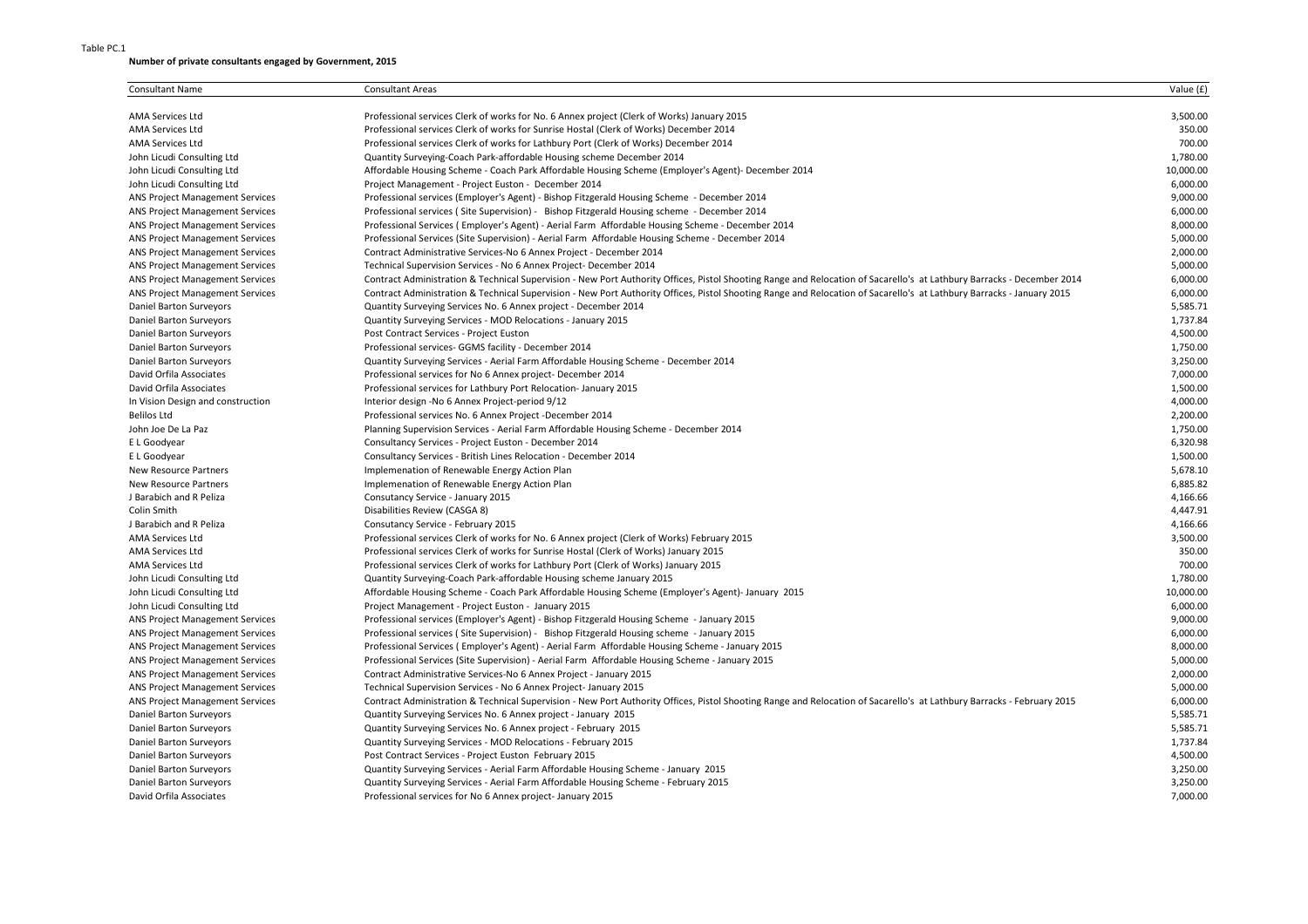| David Orfila Associates                  | Professional services for Lathbury Port Relocation- February 2015                                                                                                           | 1,000.00  |
|------------------------------------------|-----------------------------------------------------------------------------------------------------------------------------------------------------------------------------|-----------|
| In Vision Design and construction        | Interior design -No 6 Annex Project-period 11/12                                                                                                                            | 4,000.00  |
| Belilos Ltd                              | Professional services No. 6 Annex Project -February 2015                                                                                                                    | 1,100.00  |
| John Joe De La Paz                       | Planning Supervision Services - Aerial Farm Affordable Housing Scheme - January 2015                                                                                        | 1,750.00  |
| E L Goodyear                             | Consultancy Services - Project Euston - January 2015                                                                                                                        | 5,445.86  |
| E L Goodyear                             | Consultancy Services - Project Euston - February 2015                                                                                                                       | 5,832.98  |
| E L Goodyear                             | Consultancy Services - British Lines Relocation - January 2015                                                                                                              | 1,500.00  |
| E L Goodyear                             | Consultancy Services - British Lines Relocation - February 2015                                                                                                             | 1,500.00  |
| AKS Architects & Engineers Ltd           | Professional Services - Construction status drawings 50% of agreed fee - Sunrise Hostel                                                                                     | 12,000.00 |
| <b>Eddowes Aviaiton Safety Ltd</b>       | Aeronautical Study of Potential Reflective Glare Impacts - Sunrise Hostel                                                                                                   | 1,500.00  |
| Environmental Agency Ltd                 | LNG plant Detached Mole - Dispersion Modelling and quantative risk assessment order of cost                                                                                 | 24,967.16 |
| J Barabich and R Peliza                  | Consutancy Service - March 2015                                                                                                                                             | 4,166.66  |
| J Barabich and R Peliza                  | Consutancy Service - April 2015                                                                                                                                             | 4,166.66  |
| Colin Smith                              | Disabilities Review (CASGA 11)                                                                                                                                              | 4,235.39  |
| John Licudi Consulting Ltd               | Quantity Surveying-Coach Park-affordable Housing scheme February & March 2015                                                                                               | 3,560.00  |
| John Licudi Consulting Ltd               | Affordable Housing Scheme - Coach Park Affordable Housing Scheme (Employer's Agent)- February & March 2015                                                                  | 20,000.00 |
| John Licudi Consulting Ltd               | Project Management - Project Euston - February & March 2015                                                                                                                 | 12,000.00 |
| ANS Project Management Services          | Professional services (Employer's Agent) - Bishop Fitzgerald Housing Scheme - February & March2015                                                                          | 18,000.00 |
| <b>ANS Project Management Services</b>   | Professional services (Site Supervision) - Bishop Fitzgerald Housing scheme - February & March 2015                                                                         | 12,000.00 |
| <b>ANS Project Management Services</b>   | Professional Services (Employer's Agent) - Aerial Farm Affordable Housing Scheme - February & March 2015                                                                    | 16,000.00 |
| <b>ANS Project Management Services</b>   | Professional Services (Site Supervision) - Aerial Farm Affordable Housing Scheme - February & March 2015                                                                    | 10,000.00 |
| <b>ANS Project Management Services</b>   | Contract Administrative Services-No 6 Annex Project - February & March 2015                                                                                                 | 4,000.00  |
| <b>ANS Project Management Services</b>   | Technical Supervision Services - No 6 Annex Project- February & March 2015                                                                                                  | 10,000.00 |
| ANS Project Management Services          | Contract Administration & Technical Supervision - New Port Authority Offices, Pistol Shooting Range and Relocation of Sacarello's at Lathbury Barracks - March & April 2015 | 12,000.00 |
| Daniel Barton Surveyors                  | Quantity Surveying Services No. 6 Annex project - March 2015                                                                                                                | 5,585.71  |
| Daniel Barton Surveyors                  | Quantity Surveying Services - MOD Relocations - March 2015                                                                                                                  | 1,737.84  |
| Daniel Barton Surveyors                  | Quantity Surveying Services - Aerial Farm Affordable Housing Scheme - March 2015                                                                                            | 3,250.00  |
| Daniel Barton Surveyors                  | Professional services for Lathbury Port Relocation-February & March 2015                                                                                                    | 3,000.00  |
| David Orfila Associates                  | Professional services for No 6 Annex project- February & March 2015                                                                                                         | 14,000.00 |
| David Orfila Associates                  | Professional services for Lathbury Port Relocation- March & April 2015                                                                                                      | 2,000.00  |
| John Joe De La Paz                       | Planning Supervision Services - Aerial Farm Affordable Housing Scheme - February & March 2015                                                                               | 3,500.00  |
| John Joe De La Paz                       | Planning Supervision Services - New Band Block, Devil's Tower Camp - April 2015                                                                                             | 975.00    |
| E L Goodyear                             | Consultancy Services - Project Euston - March 2015                                                                                                                          | 6,750.00  |
| E L Goodyear                             | Consultancy Services - British Lines Relocation - March 2015                                                                                                                | 1,500.00  |
| E L Goodyear                             | Consultancy Services - Project Euston - April 2015                                                                                                                          | 6,817.16  |
| E L Goodyear                             | Consultancy Services - British Lines Relocation - April 2015                                                                                                                | 1,500.00  |
| AMA Services Ltd                         | Professional services Clerk of works for No. 6 Annex project (Clerk of Works) March & April 2015                                                                            | 7,000.00  |
| AMA Services Ltd                         | Professional services Clerk of works for Sunrise Hostal (Clerk of Works) February & March 2015                                                                              | 700.00    |
| AMA Services Ltd                         | Professional services Clerk of works for Lathbury Port (Clerk of Works) February & March 2015                                                                               | 1,400.00  |
| <b>Eddowes Aviaiton Safety Ltd</b>       | Aeronautical Study of Potential Reflective Glare Impacts - Project Euston                                                                                                   | 1,950.00  |
|                                          |                                                                                                                                                                             | 39,650.00 |
| Amec Environment & Infrastructure UK Ltd | Management & Planning - Modifications to Eastside Pumping Station & Feasability Study - March 2015                                                                          | 79,011.69 |
| Amec Environment & Infrastructure UK Ltd | Management & Planning - Modifications to Eastside Pumping Station - April 2015                                                                                              |           |
| New Resource Partners                    | Implementation of Renewable Energy Action Plan                                                                                                                              | 5,000.00  |
| J Barabich and R Peliza                  | Consutancy Service - May 2015                                                                                                                                               | 4,166.66  |
| Daniel Barton Surveyors                  | Quantity Surveying services- New Police Barracks (Willis' Road) - Proposed Refurbishment, Lift Installation and Mono-pitch Roof - April 2015                                | 2,950.00  |
| <b>Safety Services</b>                   | Planning Supervision Services - New Police Barracks (Willis' Road) - Proposed Refurbishment, Lift Installation and Mono-pitch Roof - May 2015                               | 2,350.00  |
| <b>Safety Services</b>                   | Planning Supervision Services - Picton House, Alameda Estate - External Refurbishment & Associated Works - May 2015                                                         | 1,975.00  |
| Chris Pike                               | Heritage Structural Engineering Report - Northern Defence                                                                                                                   | 5,150.00  |
| New Resource Partners                    | Implementation of Renewable Energy Action Plan                                                                                                                              | 14,556.93 |
| Colin Smith                              | Disabilities Review (CASGA 12)                                                                                                                                              | 4,693.48  |
| J Barabich and R Peliza                  | Consutancy Service - June 2015                                                                                                                                              | 4,166.66  |
| <b>ANS Project Management Services</b>   | Professional services (Employer's Agent) - Bishop Fitzgerald Housing Scheme - April & May 2015                                                                              | 18,000.00 |
| ANS Project Management Services          | Professional services (Site Supervision) - Bishop Fitzgerald Housing scheme - April & May 2015                                                                              | 12,000.00 |
| <b>ANS Project Management Services</b>   | Professional Services (Employer's Agent) - Aerial Farm Affordable Housing Scheme - April & May 2015                                                                         | 16,000.00 |
| ANS Project Management Services          | Professional Services (Site Supervision) - Aerial Farm Affordable Housing Scheme - April & May 2015                                                                         | 10,000.00 |
| ANS Project Management Services          | Contract Administrative Services-No 6 Annex Project - April & May 2015                                                                                                      | 4,000.00  |
| ANS Project Management Services          | Technical Supervision Services - No 6 Annex Project- April & May 2015                                                                                                       | 10,000.00 |
| ANS Project Management Services          | Contract Administration & Technical Supervision - New Port Authority Offices, Pistol Shooting Range and Relocation of Sacarello's at Lathbury Barracks - May 2015           | 6,000.00  |
| ANS Project Management Services          | Professional services for Infrastructure Works at Eastside Pumping Station - April & May 2015                                                                               | 5,000.00  |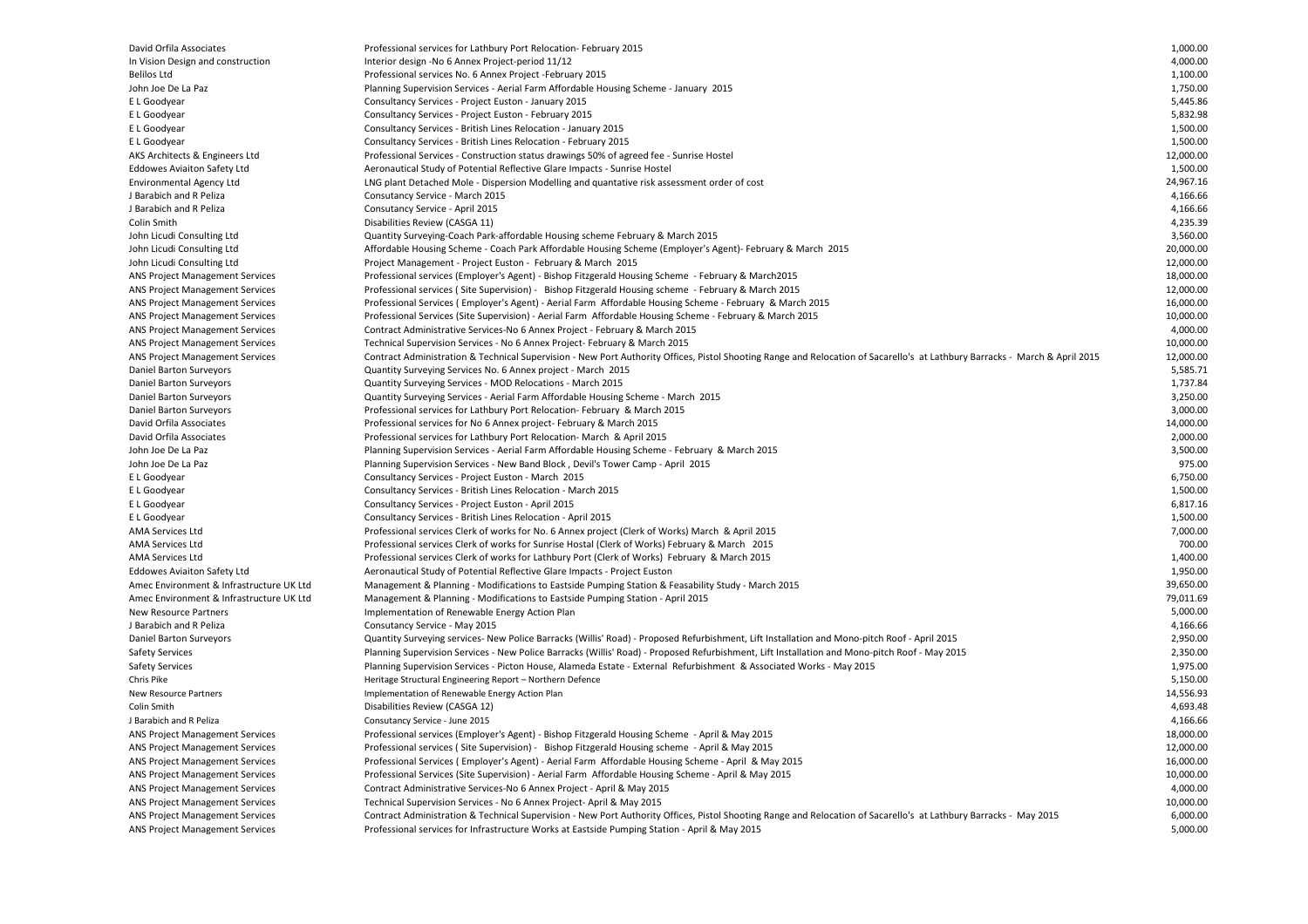| Daniel Barton Surveyors                | Quantity Surveying Services No. 6 Annex project - April & May 2015                                                                                                 | 11,171.42 |
|----------------------------------------|--------------------------------------------------------------------------------------------------------------------------------------------------------------------|-----------|
| Daniel Barton Surveyors                | Quantity Surveying Services - MOD Relocations - April & May 2015                                                                                                   | 3,475.68  |
| Daniel Barton Surveyors                | Quantity Surveying Services - Project Euston - March, April & May 2015                                                                                             | 13,500.00 |
| Daniel Barton Surveyors                | Quantity Surveying Services - Aerial Farm Affordable Housing Scheme - April & May 2015                                                                             | 6,500.00  |
| Daniel Barton Surveyors                | Professional services for Lathbury Port Relocation-April & May 2015                                                                                                | 3,960.00  |
| Daniel Barton Surveyors                | Professional services for Eastern Beach Pumping Station- April & May 2015                                                                                          | 3,000.00  |
| David Orfila Associates                | Professional services for No 6 Annex project- April & May 2015                                                                                                     | 14,000.00 |
| David Orfila Associates                | Professional services for Exisiting No 6 building-May 2015                                                                                                         | 6,500.00  |
| David Orfila Associates                | Professional services for Lathbury Port Relocation- May 2015                                                                                                       | 1,000.00  |
| John Joe De La Paz                     | Planning Supervision Services - Aerial Farm Affordable Housing Scheme - April & May 2015                                                                           | 3,500.00  |
| AMA Services Ltd                       |                                                                                                                                                                    | 3,500.00  |
|                                        | Professional services Clerk of works for No. 6 Annex project (Clerk of Works) May 2015                                                                             |           |
| AMA Services Ltd                       | Professional services Clerk of works for Sunrise Hostal (Clerk of Works) April & May 2015                                                                          | 700.00    |
| AMA Services Ltd                       | Professional services Clerk of works for Lathbury Port (Clerk of Works) April & May 2015                                                                           | 1,400.00  |
| E L Goodyear                           | Consultancy Services - Project Euston - May 2015                                                                                                                   | 7,820.00  |
| E L Goodyear                           | Consultancy Services - British Lines Relocation - May 2015                                                                                                         | 1,500.00  |
| John Licudi Consulting Ltd             | Project Management - Project Euston - April & May 2015                                                                                                             | 12,000.00 |
| John Licudi Consulting Ltd             | Quantity Surveying-Coach Park-affordable Housing scheme April 2015                                                                                                 | 1,780.00  |
| John Licudi Consulting Ltd             | Affordable Housing Scheme - Coach Park Affordable Housing Scheme (Employer's Agent)- April 2015                                                                    | 10,000.00 |
| Gibraltar Land Reclamation Company Ltd | Administration services iro GoG Relocations                                                                                                                        | 255.00    |
| Ramboll UK                             | Airport & Frontier Access Road - Site Construction Support (Nov 14 - Feb 15)                                                                                       | 46,992.40 |
| John Joe De La Paz                     | Airport & Frontier Access Road - Resident Engineer & Planning Supervisor (March 2015)                                                                              | 21,618.75 |
| ANS Project Management Services        | Gibraltar Airport & Frontier Access Road - Project Management Services (March 2015)                                                                                | 10,000.00 |
| Daniel Barton Surveyors                | Airport & Frontier Access Road - Quantity Surveying Services (March 2015)                                                                                          | 8,465.00  |
| Ramboll UK                             | Gibraltat Airport & Frontier Access Road - Design Consultants Services (March 2015)                                                                                | 21,769.15 |
| John Joe De La Paz                     | Airport & Frontier Access Road - Resident Engineer & Planning Supervisor (April 2015)                                                                              | 26,438.26 |
|                                        |                                                                                                                                                                    | 10,000.00 |
| <b>ANS Project Management Services</b> | Gibraltar Airport & Frontier Access Road - Project Management Services (April 2015)                                                                                |           |
| Daniel Barton Surveyors                | Airport & Frontier Access Road - Quantity Surveying Services (April 2015)                                                                                          | 8,465.00  |
| Ramboll UK                             | Gibraltat Airport & Frontier Access Road - Design Consultants Services (April 2015)                                                                                | 18,497.91 |
| Environmental Gain Ltd                 | Gibraltar Airport & Frontier Access Road - Completion Works - Environmental Consultancy Services (April 2015)                                                      | 1,176.00  |
| John Joe De La Paz                     | Airport & Frontier Access Road - Resident Engineer & Planning Supervisor (May 2015)                                                                                | 30,290.00 |
| <b>ANS Project Management Services</b> | Gibraltar Airport & Frontier Access Road - Project Management Services (May 2015)                                                                                  | 10,000.00 |
| Daniel Barton Surveyors                | Quantity Surveying Services for Road & Tunnel Completion Works                                                                                                     | 8,465.00  |
| Daniel Barton Surveyors                | Airport & Frontier Access Road - Quantity Surveying Services (May 2015)                                                                                            | 8,465.00  |
| Ramboll UK                             | Airport & Frontier Acess Road - Design Consultants Services                                                                                                        | 4,720.24  |
| Ramboll UK                             | Airport & Frontier Acess Road - Design Consultants Services                                                                                                        | 719.11    |
| Ramboll UK                             | Airport & Frontier Acess Road - Design Consultants Services                                                                                                        | 17,450.00 |
| J Barabich and R Peliza                | Consultancy Service - July 2015                                                                                                                                    | 4,166.66  |
| John Reape                             | Driver - Certificate of Professional Competence course - June 2015                                                                                                 | 2,880.00  |
| Gamma Concepts Ltd                     | Fire station feasibility study                                                                                                                                     | 3,500.00  |
| JLC Consulting Ltd                     | Project management, quantity surveying & contract administration for new parks project                                                                             | 7,380.00  |
| <b>WSRM Architects</b>                 | Work carried out in connection with new parks project                                                                                                              | 6,300.00  |
|                                        |                                                                                                                                                                    |           |
| Wildlife Gibraltar Ltd                 | Landscape plan and wall details for Laguna Adventure Park Project                                                                                                  | 10,340.00 |
| Hassans Office Account                 | Professional services rendered in connection with the Gibraltar Cruise Port and Cruise Terminal redevelopment project period 8/12/14 to 8/5/15                     | 4,746.50  |
| <b>ANS Project Management Services</b> | Gibraltar Airport & Frontier Access Road - Project Management Services (June 2015)                                                                                 | 10,000.00 |
| John Joe De La Paz                     | Airport & Frontier Access Road - Resident Engineer & Planning Supervisor (June 2015)                                                                               | 30,290.00 |
| Daniel Barton Surveyors                | Airport & Frontier Access Road - Quantity Surveying Services (June 2015)                                                                                           | 8,465.00  |
| Ramboll UK                             | Airport & Frontier Acess Road - Design Consultants Services                                                                                                        | 945.98    |
| Ramboll UK                             | Airport & Frontier Acess Road - Design Consultants Services                                                                                                        | 5,814.25  |
| Ramboll UK                             | Airport & Frontier Acess Road - Design Consultants Services                                                                                                        | 11,110.84 |
| ANS Project Management Services        | Professional services (Employer's Agent) - Bishop Fitzgerald Housing Scheme - June 2015                                                                            | 9,000.00  |
| <b>ANS Project Management Services</b> | Professional services (Site Supervision) - Bishop Fitzgerald Housing scheme - June 2015                                                                            | 6,000.00  |
| <b>ANS Project Management Services</b> | Professional Services (Employer's Agent) - Aerial Farm Affordable Housing Scheme - June 2015                                                                       | 8,000.00  |
| <b>ANS Project Management Services</b> | Professional Services (Site Supervision) - Aerial Farm Affordable Housing Scheme - June 2015                                                                       | 5,000.00  |
| <b>ANS Project Management Services</b> | Contract Administrative Services-No 6 Annex Project - June 2015                                                                                                    | 2,000.00  |
|                                        |                                                                                                                                                                    | 5,000.00  |
| <b>ANS Project Management Services</b> | Technical Supervision Services - No 6 Annex Project- June 2015                                                                                                     |           |
| <b>ANS Project Management Services</b> | Contract Administration & Technical Supervision - New Port Authority Offices, Pistol Shooting Range and Relocation of Sacarello's at Lathbury Barracks - June 2015 | 6,000.00  |
| <b>ANS Project Management Services</b> | Professional services for Infrastructure Works at Eastside Pumping Station - June 2015                                                                             | 2,500.00  |
| Daniel Barton Surveyors                | Quantity Surveying Services No. 6 Annex project - June 2015                                                                                                        | 2,500.00  |
| Daniel Barton Surveyors                | Quantity Surveying Services - MOD Relocations - June 2015                                                                                                          | 1,737.84  |
| Daniel Barton Surveyors                | Quantity Surveying Services - Project Euston - June 2015                                                                                                           | 4,500.00  |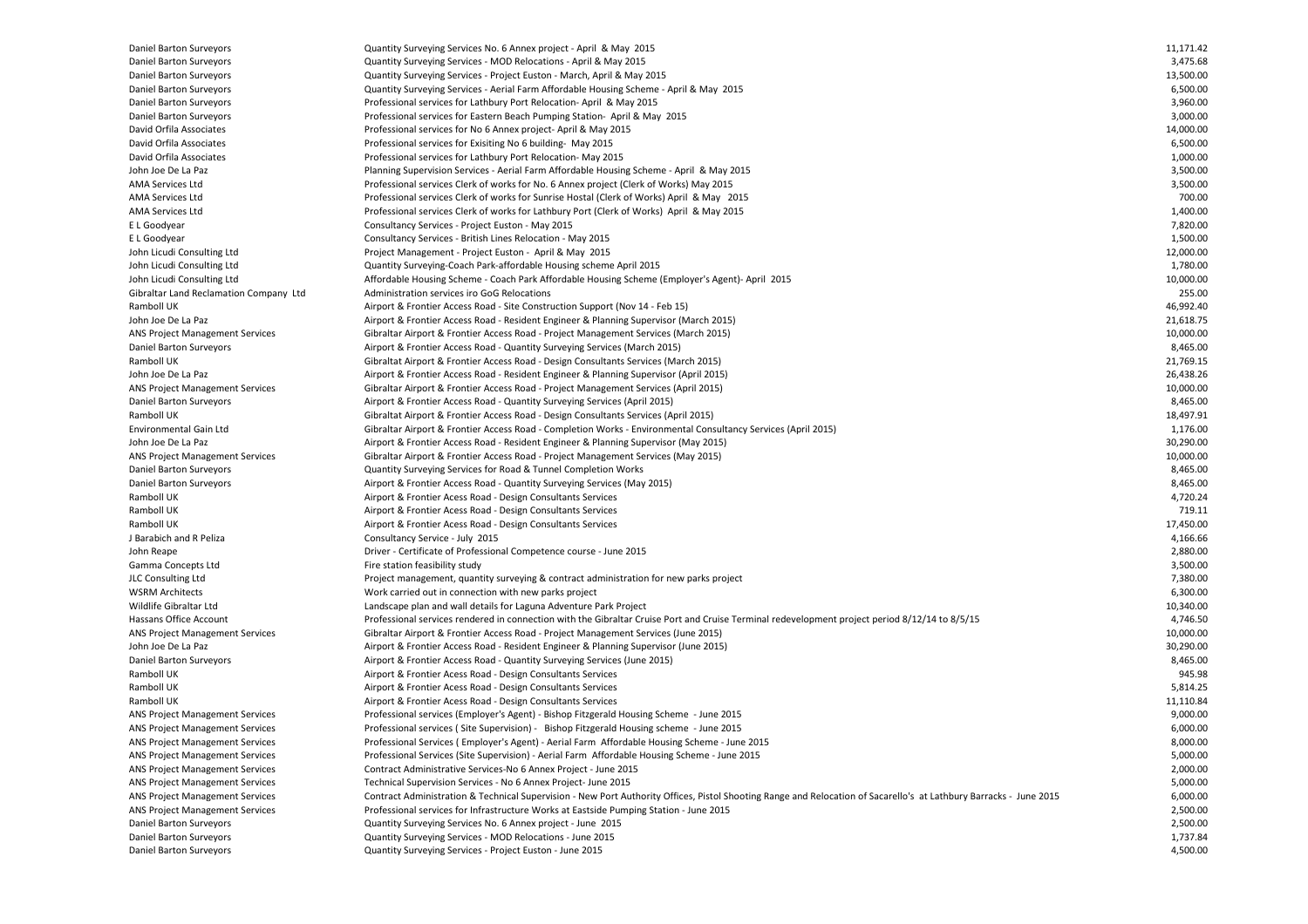| Daniel Barton Surveyors                | Quantity Surveying Services - Aerial Farm Affordable Housing Scheme - June 2015                                                    | 3,250.00   |
|----------------------------------------|------------------------------------------------------------------------------------------------------------------------------------|------------|
| Daniel Barton Surveyors                | Professional services for Lathbury Port Relocation- June 2015                                                                      | 1,980.00   |
| Daniel Barton Surveyors                | Professional services for Eastern Beach Pumping Station- June 2015                                                                 | 1,500.00   |
| David Orfila Associates                | Professional services for No 6 Annex project- June 2015                                                                            | 7,000.00   |
| David Orfila Associates                | Professional services for Exisiting No 6 building- June 2015                                                                       | 6,500.00   |
| David Orfila Associates                | Professional services for Lathbury Port Relocation- June 2015                                                                      | 1,000.00   |
| John Joe De La Paz                     | Planning Supervision Services - Aerial Farm Affordable Housing Scheme - June 2015                                                  | 1,750.00   |
| AMA Services Ltd                       | Professional services Clerk of works for No. 6 Annex project (Clerk of Works) June 2015                                            | 3,500.00   |
| <b>AMA Services Ltd</b>                | Professional services Clerk of works for Sunrise Hostal (Clerk of Works) June 2015                                                 | 350.00     |
| AMA Services Ltd                       | Professional services Clerk of works for Lathbury Port (Clerk of Works) June 2015                                                  | 700.00     |
| E L Goodyear                           | Consultancy Services - Project Euston - June 2015                                                                                  | 6,000.00   |
| E L Goodyear                           | Consultancy Services - British Lines Relocation - June 2015                                                                        | 1,500.00   |
| E L Goodyear                           |                                                                                                                                    | 7,280.00   |
|                                        | Consultancy Services - Project Euston - July 2015                                                                                  |            |
| E L Goodyear                           | Consultancy Services - British Lines Relocation - July 2015                                                                        | 1,500.00   |
| John Licudi Consulting Ltd             | Project Management - Project Euston - June 2015                                                                                    | 6,000.00   |
| John Licudi Consulting Ltd             | Quantity Surveying-Coach Park Affordable Housing scheme May & June 2015                                                            | 3,560.00   |
| John Licudi Consulting Ltd             | Affordable Housing Scheme - Coach Park Affordable Housing Scheme (Employer's Agent)- May & June 2015                               | 20,000.00  |
| Ramboll UK                             | Professional fees for Project Euston - Dec 2014                                                                                    | 142,856.00 |
| Ramboll UK                             | Professional fees for Project Euston - Jan & Feb 2015                                                                              | 245,714.00 |
| Ramboll UK                             | Professional fees for Project Euston - March 2015                                                                                  | 122,856.00 |
| <b>Eddowes Aviation Safety Ltd</b>     | Aeronautical Study of Potential Reflective Glare Impacts from Solar Panels - Project Euston                                        | 1,350.00   |
| Belilos Ltd                            | Clerk of Work fees for Coach Park Affordable Housing Scheme - April & May 2015                                                     | 9,000.00   |
| Colin Smith                            | Disabilities Review (CASGA 13)                                                                                                     | 4,693.48   |
| Ricardo-AEA                            | Ongoing support for three weather stations                                                                                         | 2,407.00   |
| Near Technologies                      | Senior GIS Consultant Mar-15                                                                                                       | 7,745.41   |
| <b>JLC Consulting</b>                  | Project management and quantity surveying ICW Upper Rock Paths Nov-14 to Mar-15                                                    | 11,100.00  |
| Aether Consultants Ltd                 | Setting up of an Aircraft Registry in Gibraltar, for the period of 1-31/05/15                                                      | 3,012.50   |
| <b>ANS Project Management Services</b> | Professional services (Employer's Agent) - Bishop Fitzgerald Housing Scheme - July 2015                                            | 9,000.00   |
| ANS Project Management Services        | Professional services (Site Supervision) - Bishop Fitzgerald Housing scheme - July 2015                                            | 6,000.00   |
| ANS Project Management Services        | Professional Services (Employer's Agent) - Aerial Farm Affordable Housing Scheme - July 2015                                       | 8,000.00   |
| <b>ANS Project Management Services</b> | Professional Services (Site Supervision) - Aerial Farm Affordable Housing Scheme - July 2015                                       | 5,000.00   |
| ANS Project Management Services        | Contract Administrative Services-No 6 Annex Project - July 2015                                                                    | 2,000.00   |
| ANS Project Management Services        | Technical Supervision Services - No 6 Annex Project- July 2015                                                                     | 5,000.00   |
| ANS Project Management Services        | Professional services for Infrastructure Works at Eastside Pumping Station - July 2015                                             | 2,500.00   |
|                                        |                                                                                                                                    | 2,500.00   |
| Daniel Barton Surveyors                | Quantity Surveying Services No. 6 Annex project - July 2015                                                                        |            |
| Daniel Barton Surveyors                | Quantity Surveying Services - MOD Relocations - July 2015                                                                          | 1,737.84   |
| Daniel Barton Surveyors                | Quantity Surveying Services - Project Euston - July 2015                                                                           | 4,500.00   |
| Daniel Barton Surveyors                | Quantity Surveying Services - Aerial Farm Affordable Housing Scheme - July 2015                                                    | 3,250.00   |
| Daniel Barton Surveyors                | Professional services for Lathbury Port Relocation- July 2015                                                                      | 1,980.00   |
| Daniel Barton Surveyors                | Professional services for Eastern Beach Pumping Station- July 2015                                                                 | 1,500.00   |
| David Orfila Associates                | Professional services for No 6 Annex project- July 2015                                                                            | 7,000.00   |
| David Orfila Associates                | Professional services for Exisiting No 6 building- July 2015                                                                       | 6,500.00   |
| David Orfila Associates                | Professional services for Lathbury Port Relocation- July 2015                                                                      | 1,000.00   |
| John Joe De La Paz                     | Planning Supervision Services - Aerial Farm Affordable Housing Scheme - July 2015                                                  | 1,750.00   |
| AMA Services Ltd                       | Professional services Clerk of works for No. 6 Annex project (Clerk of Works) July 2015                                            | 3,500.00   |
| AMA Services Ltd                       | Professional services Clerk of works for Sunrise Hostal (Clerk of Works) July 2015                                                 | 350.00     |
| AMA Services Ltd                       | Professional services Clerk of works for Lathbury Port (Clerk of Works) July 2015                                                  | 700.00     |
| John Licudi Consulting Ltd             | Project Management - Project Euston - July 2015                                                                                    | 6,000.00   |
| John Licudi Consulting Ltd             | Quantity Surveying-Coach Park Affordable Housing scheme July 2015                                                                  | 1,780.00   |
| John Licudi Consulting Ltd             | Affordable Housing Scheme - Coach Park Affordable Housing Scheme (Employer's Agent)- July 2015                                     | 10,000.00  |
| Belilos Ltd                            | Clerk of Work fees for Coach Park Affordable Housing Scheme - June & July 2015                                                     | 9,000.00   |
| Belilos Ltd                            | Professional services No. 6 Annex Project - July 2015                                                                              | 1,100.00   |
| Ramboll UK                             | Professional fees for Project Euston - June 2015                                                                                   | 19,521.00  |
| Colin Smith                            | Disabilities Review (CASGA 14)                                                                                                     | 881.40     |
| <b>Safety Services</b>                 | Planning Supervisor Services in respect of Four Corners North Front House Refurbishment works                                      | 995.00     |
| <b>Safety Services</b>                 | Planning Supervisor Services in respect of Devil's Tower Camp SLA Refurbishment works                                              | 2,500.00   |
| <b>Safety Services</b>                 |                                                                                                                                    | 1,450.00   |
|                                        | Planning Supervisor Services in respect of Sunderland House demolition works                                                       | 2,090.00   |
| <b>Safety Services</b>                 | Planning Supervisor Services in respect of Four Corners WO Mess demolition works                                                   |            |
| E & M Consulting Engineers Ltd         | Professional fees for the diversion of exisiting services and new drainage proposals for the proposed parade ground re: Band Block | 8,400.00   |
| E & M Consulting Engineers Ltd         | Professional fees for design and consultancy services in respect of the sewage lifting station - South Dispersal                   | 9,550.00   |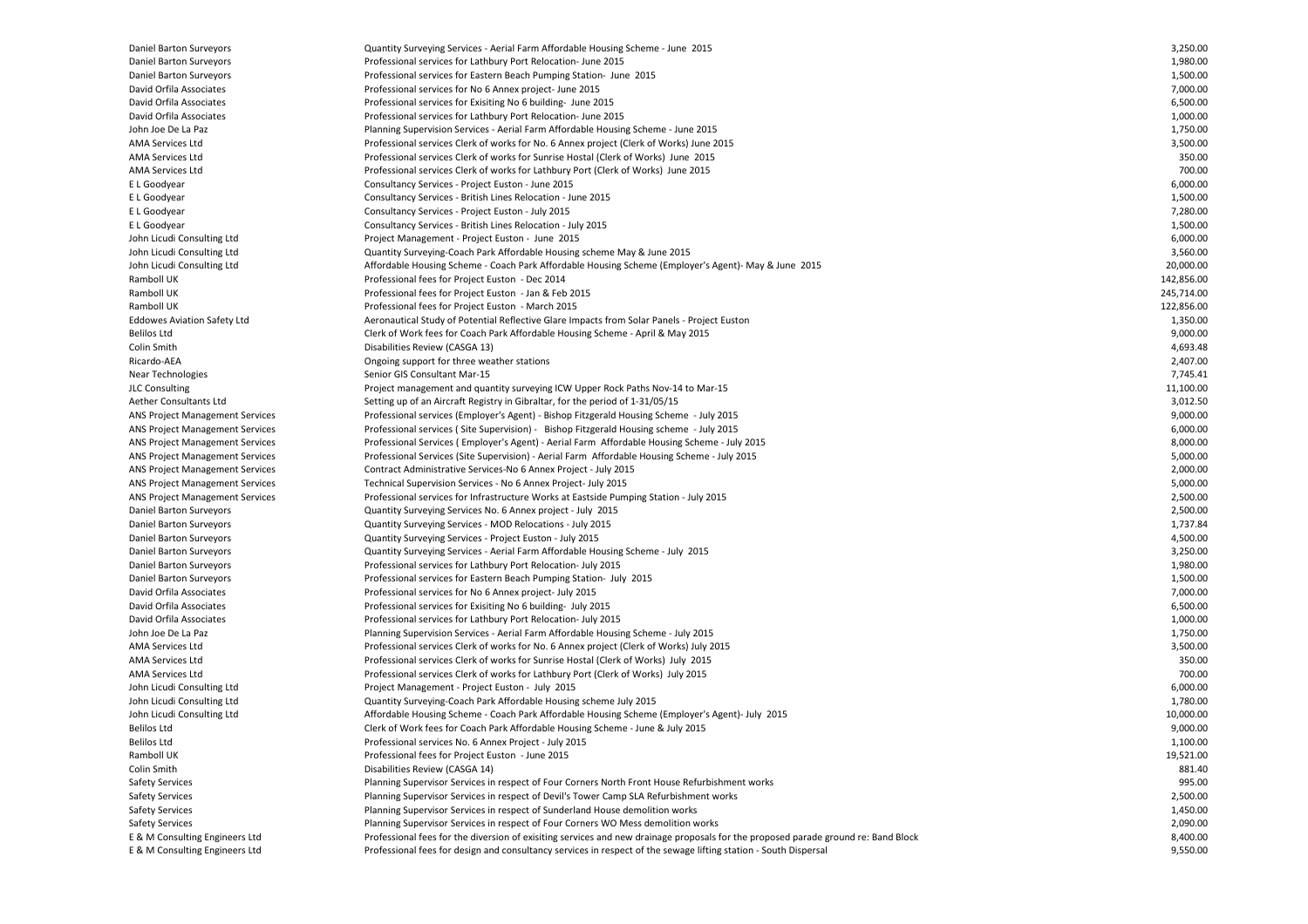| <b>ANS Project Management Services</b> | Gibraltar Airport & Frontier Access Road - Project Management Services (July 2015)                                                                                  | 10,000.00 |
|----------------------------------------|---------------------------------------------------------------------------------------------------------------------------------------------------------------------|-----------|
| Ramboll UK                             | Airport & Frontier Acess Road - Design Consultants Services (June 2015)                                                                                             | 12,204.19 |
| Daniel Barton Surveyors                | Airport & Frontier Access Road - Quantity Surveying Services (July 2015)                                                                                            | 8,465.00  |
| John Joe De La Paz                     | Airport & Frontier Access Road - Resident Engineer & Planning Supervisor (July 2015)                                                                                | 30,290.00 |
| J Barabich and R Peliza                | Consutancy Service - August 2015                                                                                                                                    | 4,166.66  |
| Colin Smith                            | CASGA 15 Disabilities                                                                                                                                               | 6,831.25  |
| J Barabich and R Peliza                | Consutancy Service - September 2015                                                                                                                                 | 4,166.66  |
| John Licudi Consulting Ltd             | Quantity Surveying services - Lift Maintenance Contract - September 2015                                                                                            | 1,860.00  |
| Daniel Barton Surveyors                |                                                                                                                                                                     | 1,200.00  |
|                                        | Quantity Surveying services - New Police Barracks (Willis' Road) - Proposed Refurbishment, Lift Installation and Mono-pitch Roof - October 2015                     |           |
| <b>ANS Project Management Services</b> | Professional services (Employer's Agent) - Bishop Fitzgerald Housing Scheme - August 2015                                                                           | 9,000.00  |
| ANS Project Management Services        | Professional services (Site Supervision) - Bishop Fitzgerald Housing scheme - August 2015                                                                           | 6,000.00  |
| <b>ANS Project Management Services</b> | Professional Services (Employer's Agent) - Aerial Farm Affordable Housing Scheme - August 2015                                                                      | 8,000.00  |
| ANS Project Management Services        | Professional Services (Site Supervision) - Aerial Farm Affordable Housing Scheme - August 2015                                                                      | 5,000.00  |
| <b>ANS Project Management Services</b> | Contract Administrative Services-No 6 Annex Project - August 2015                                                                                                   | 2,000.00  |
| ANS Project Management Services        | Technical Supervision Services - No 6 Annex Project-August 2015                                                                                                     | 5,000.00  |
| <b>ANS Project Management Services</b> | Professional services for Infrastructure Works at Eastside Pumping Station - August 2015                                                                            | 2,500.00  |
| Daniel Barton Surveyors                | Quantity Surveying Services No. 6 Annex project - August 2015                                                                                                       | 2,500.00  |
| Daniel Barton Surveyors                | Quantity Surveying Services - MOD Relocations - August 2015                                                                                                         | 1,737.84  |
| Daniel Barton Surveyors                | Quantity Surveying Services - Project Euston - August 2015                                                                                                          | 4,500.00  |
| Daniel Barton Surveyors                | Professional services for Lathbury Port Relocation-August 2015                                                                                                      | 1,980.00  |
| Daniel Barton Surveyors                | Professional services for Eastern Beach Pumping Station- August 2015                                                                                                | 1,500.00  |
| David Orfila Associates                | Professional services for No 6 Annex project- August 2015                                                                                                           | 7,000.00  |
| David Orfila Associates                | Professional services for Exisiting No 6 building- August 2015                                                                                                      | 6,500.00  |
| David Orfila Associates                | Professional services for Lathbury Port Relocation-August 2015                                                                                                      | 1,000.00  |
| John Joe De La Paz                     | Planning Supervision Services - Aerial Farm Affordable Housing Scheme - August 2015                                                                                 | 1,750.00  |
| AMA Services Ltd                       | Professional services Clerk of works for No. 6 Annex project (Clerk of Works) August 2015                                                                           | 3,500.00  |
| AMA Services Ltd                       | Professional services Clerk of works for Sunrise Hostal (Clerk of Works) August 2015                                                                                | 350.00    |
| AMA Services Ltd                       |                                                                                                                                                                     | 700.00    |
|                                        | Professional services Clerk of works for Lathbury Port (Clerk of Works) August 2015                                                                                 |           |
| John Licudi Consulting Ltd             | Project Management - Project Euston - August 2015                                                                                                                   | 6,000.00  |
| John Licudi Consulting Ltd             | Quantity Surveying-Coach Park Affordable Housing scheme August 2015                                                                                                 | 1,780.00  |
| John Licudi Consulting Ltd             | Affordable Housing Scheme - Coach Park Affordable Housing Scheme (Employer's Agent)- August 2015                                                                    | 10,000.00 |
| Belilos Ltd                            | Clerk of Work fees for Coach Park Affordable Housing Scheme - August 2015                                                                                           | 4,500.00  |
| Brian Syms Consultancy Ltd             | Consultancy Services for the Sewer Rehabilitation Programme during a 12 month period from June 2014 to 2015, for assessment and improvement of Devil's Tower Road   | 1,305.00  |
|                                        | Sewer including MH Surveys undertaken by Captura Holdings Ltd                                                                                                       |           |
| <b>ISOLAS</b>                          | Professional fees in respect of the relocation of Marine Alliance (Gibraltar) Ltd from No. 8B North Mole Road to Western Arm 1E North Mole                          | 22,670.00 |
| Gibson Gale Limited                    | Survey and Report fees which include photographic schedule of Unit 8B North Mole Road & schedule of defects of Unit 1E North Mole Road on behalf of Marine Alliance | 600.00    |
|                                        | (Gibraltar) Limited                                                                                                                                                 |           |
| New Resource Partners                  | Drafting and research of Renewable Energy Action Plan                                                                                                               | 13,884.65 |
| <b>Clark Ricketts</b>                  | Travel expenses in connection with consultancy work                                                                                                                 | 1,083.61  |
| J Barabich and R Peliza                | Consutancy Service - October 2015                                                                                                                                   | 4,166.66  |
| ANS Project Management Services        | Professional services (Employer's Agent) - Bishop Fitzgerald Housing Scheme - September 2015                                                                        | 9,000.00  |
| ANS Project Management Services        | Professional services (Site Supervision) - Bishop Fitzgerald Housing scheme - September 2015                                                                        | 6,000.00  |
| <b>ANS Project Management Services</b> | Professional Services (Employer's Agent) - Aerial Farm Affordable Housing Scheme - September 2015                                                                   | 8,000.00  |
| ANS Project Management Services        | Professional Services (Site Supervision) - Aerial Farm Affordable Housing Scheme - September 2015                                                                   | 5,000.00  |
| ANS Project Management Services        | Contract Administrative Services-No 6 Annex Project - September 2015                                                                                                | 2,000.00  |
| ANS Project Management Services        | Technical Supervision Services - No 6 Annex Project- September 2015                                                                                                 | 5,000.00  |
|                                        | Professional services for Infrastructure Works at Eastside Pumping Station - September 2015                                                                         | 2,500.00  |
| <b>ANS Project Management Services</b> |                                                                                                                                                                     |           |
| Daniel Barton Surveyors                | Quantity Surveying Services No. 6 Annex project - September 2015                                                                                                    | 2,500.00  |
| Daniel Barton Surveyors                | Quantity Surveying Services - MOD Relocations - September 2015                                                                                                      | 1,737.84  |
| Daniel Barton Surveyors                | Quantity Surveying Services - Project Euston - September 2015                                                                                                       | 4,500.00  |
| Daniel Barton Surveyors                | Professional services for Lathbury Port Relocation-September 2015                                                                                                   | 1,980.00  |
| Daniel Barton Surveyors                | Professional services for Eastern Beach Pumping Station- September 2015                                                                                             | 1,500.00  |
| David Orfila Associates                | Professional services for No 6 Annex project-September 2015                                                                                                         | 7,000.00  |
| David Orfila Associates                | Professional services for Exisiting No 6 building-September 2015                                                                                                    | 6,500.00  |
| David Orfila Associates                | Professional services for Lathbury Port Relocation-September 2015                                                                                                   | 1,000.00  |
| John Joe De La Paz                     | Planning Supervision Services - Aerial Farm Affordable Housing Scheme - September 2015                                                                              | 1,750.00  |
| AMA Services Ltd                       | Professional services Clerk of works for No. 6 Annex project (Clerk of Works) September 2015                                                                        | 3,500.00  |
| AMA Services Ltd                       | Professional services Clerk of works for Sunrise Hostal (Clerk of Works) September 2015                                                                             | 350.00    |
| AMA Services Ltd                       | Professional services Clerk of works for Lathbury Port (Clerk of Works) September 2015                                                                              | 700.00    |
| John Licudi Consulting Ltd             | Project Management - Project Euston - September 2015                                                                                                                | 6,000.00  |